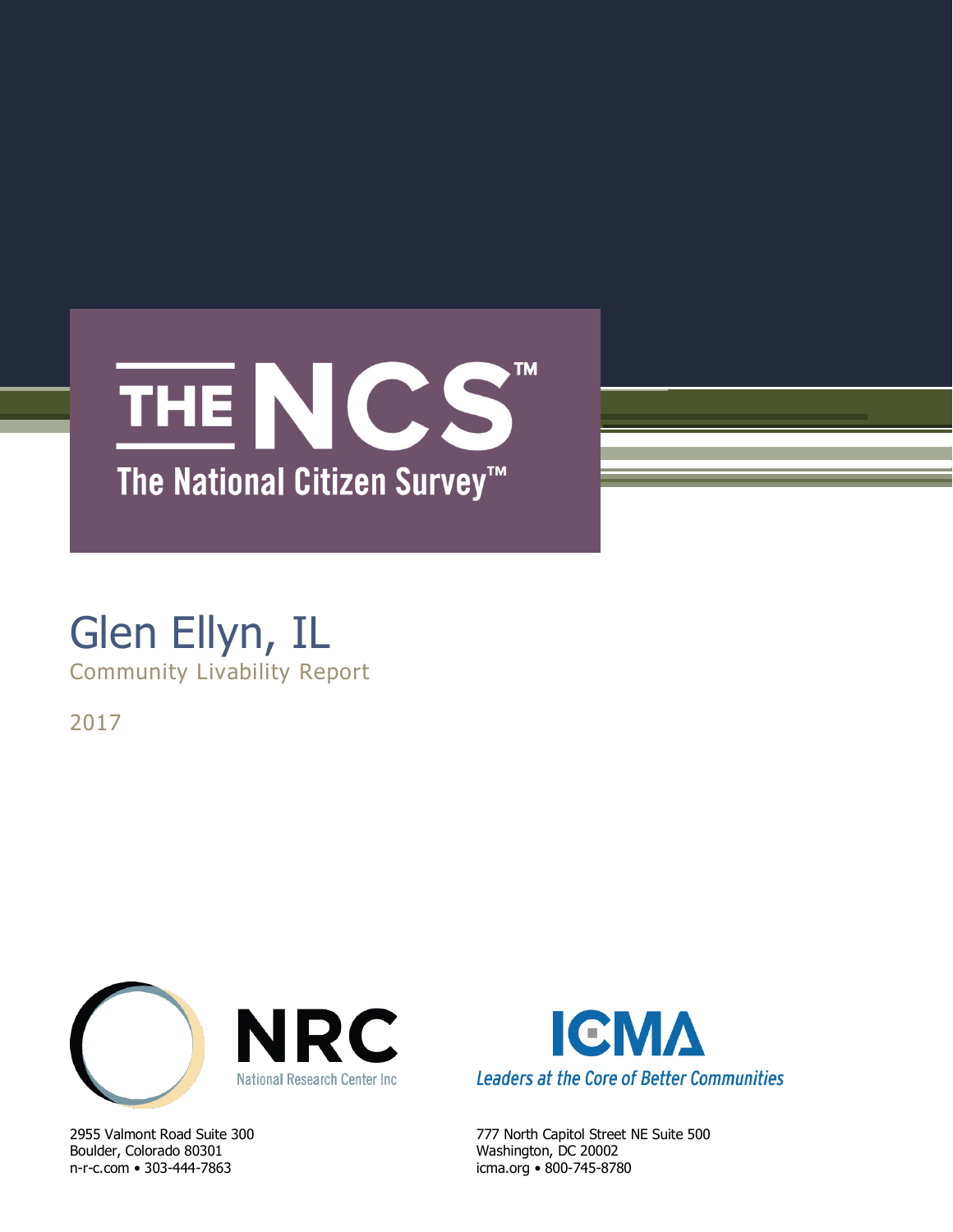## **Contents**



The National Citizen Survey™ © 2001-2017 National Research Center, Inc.

The NCS™ is presented by NRC in collaboration with ICMA.

NRC is a charter member of the AAPOR Transparency Initiative, providing clear disclosure of our sound and ethical survey research practices.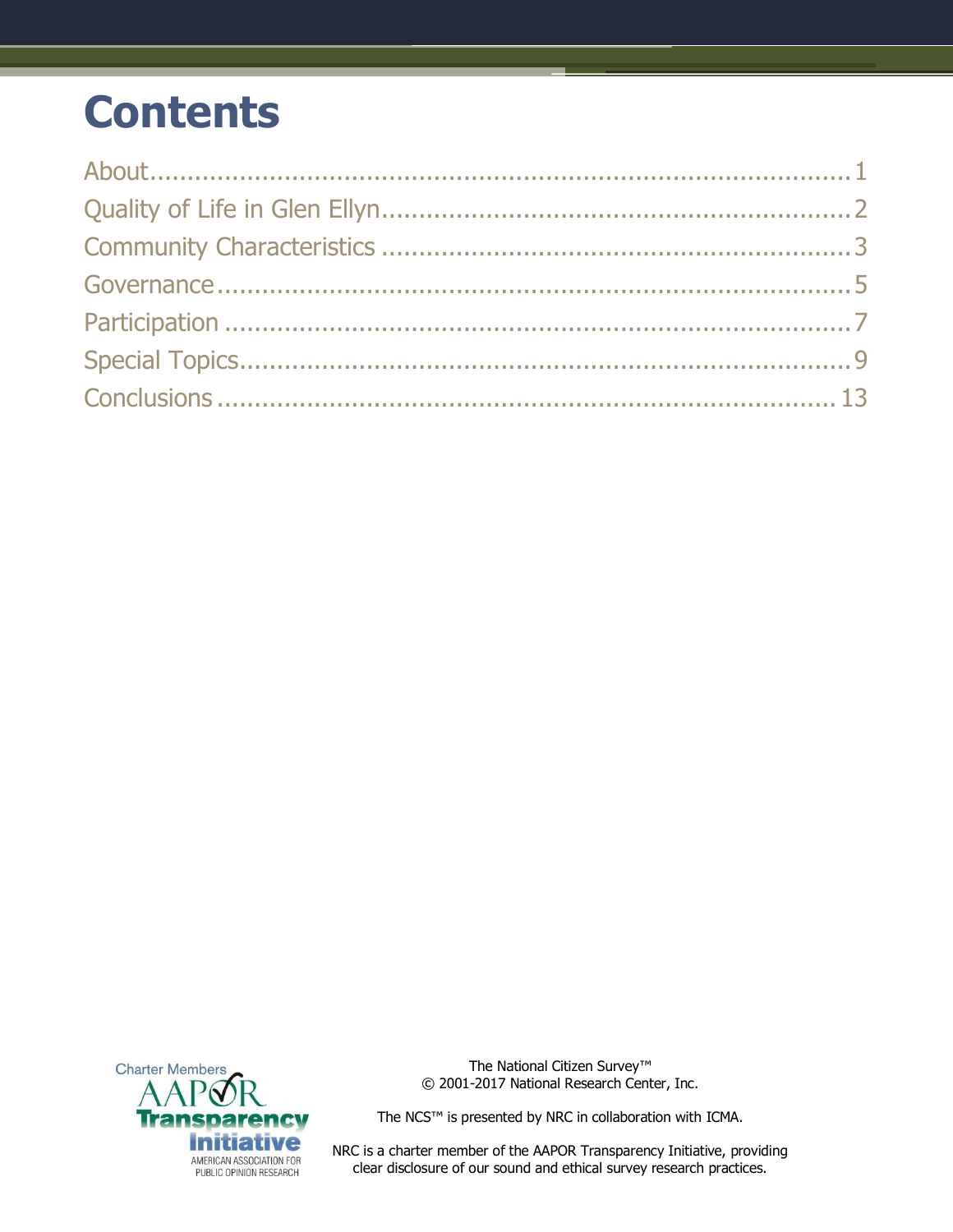## <span id="page-2-0"></span>**About**

The National Citizen Survey™ (The NCS) report is about the "livability" of Glen Ellyn. The phrase "livable community" is used here to evoke a place that is not simply habitable, but that is desirable. It is not only where people do live, but where they want to live.

Great communities are partnerships of the government, private sector, community-based organizations and residents, all geographically connected. The NCS captures residents' opinions within the three pillars of a community (Community Characteristics, Governance and Participation) across eight central facets of community (Safety, Mobility, Natural Environment, Built Environment, Economy, Recreation and Wellness, Education and Enrichment and Community Engagement).

The Community Livability Report provides the opinions of a representative sample of 507 residents of the Village of Glen Ellyn. The margin of error around any reported percentage is 4% for the entire sample. The full description of methods used to garner these opinions can be found in the *Technical Appendices* provided under separate cover.

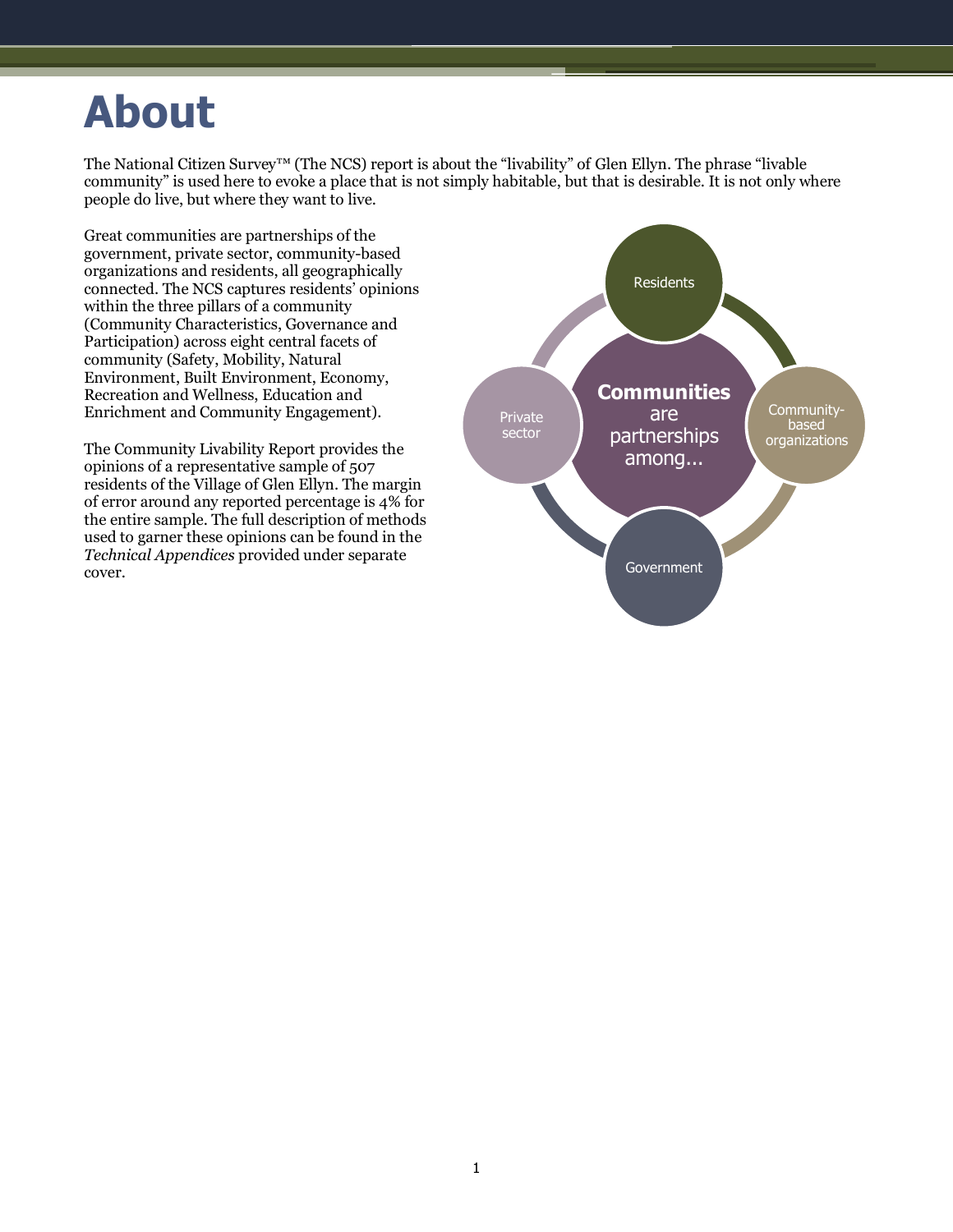# <span id="page-3-0"></span>**Quality of Life in Glen Ellyn**

Almost all residents rated the quality of life in Glen Ellyn as excellent or good. Residents rated the overall quality of life higher than the national benchmark (see Appendix B of the *Technical Appendices* provided under separate cover).

Shown below are the eight facets of community. The color of each community facet summarizes how residents rated it across the three sections of the survey that represent the pillars of a community – Community Characteristics, Governance and Participation. When most ratings across the three pillars were higher than the benchmark, the color for that facet is the darkest shade; when most ratings were lower than the benchmark, the color is the lightest shade. A mix of ratings (higher and lower than the benchmark) results in a color between the extremes.



In addition to a summary of ratings, the image below includes one or more stars to indicate which community facets were the most important focus areas for the community. Residents identified Safety and Economy as priorities for the Glen Ellyn community in the coming two years. It is noteworthy that Glen Ellyn residents gave strong ratings to Natural Environment as well as to Mobility and Education and Enrichment. Ratings for Safety, Economy, Built Environment, Recreation and Wellness and Community Engagement were positive and similar to other communities. This overview of the key aspects of community quality provides a quick summary of where residents see exceptionally strong performance and where performance offers the greatest opportunity for improvement. Linking quality to importance offers community members and leaders a view into the characteristics of the community that matter most and that seem to be working best.

Details that support these findings are contained in the remainder of this Livability Report, starting with the ratings for Community Characteristics, Governance and Participation and ending with results for Glen Ellyn's unique questions.

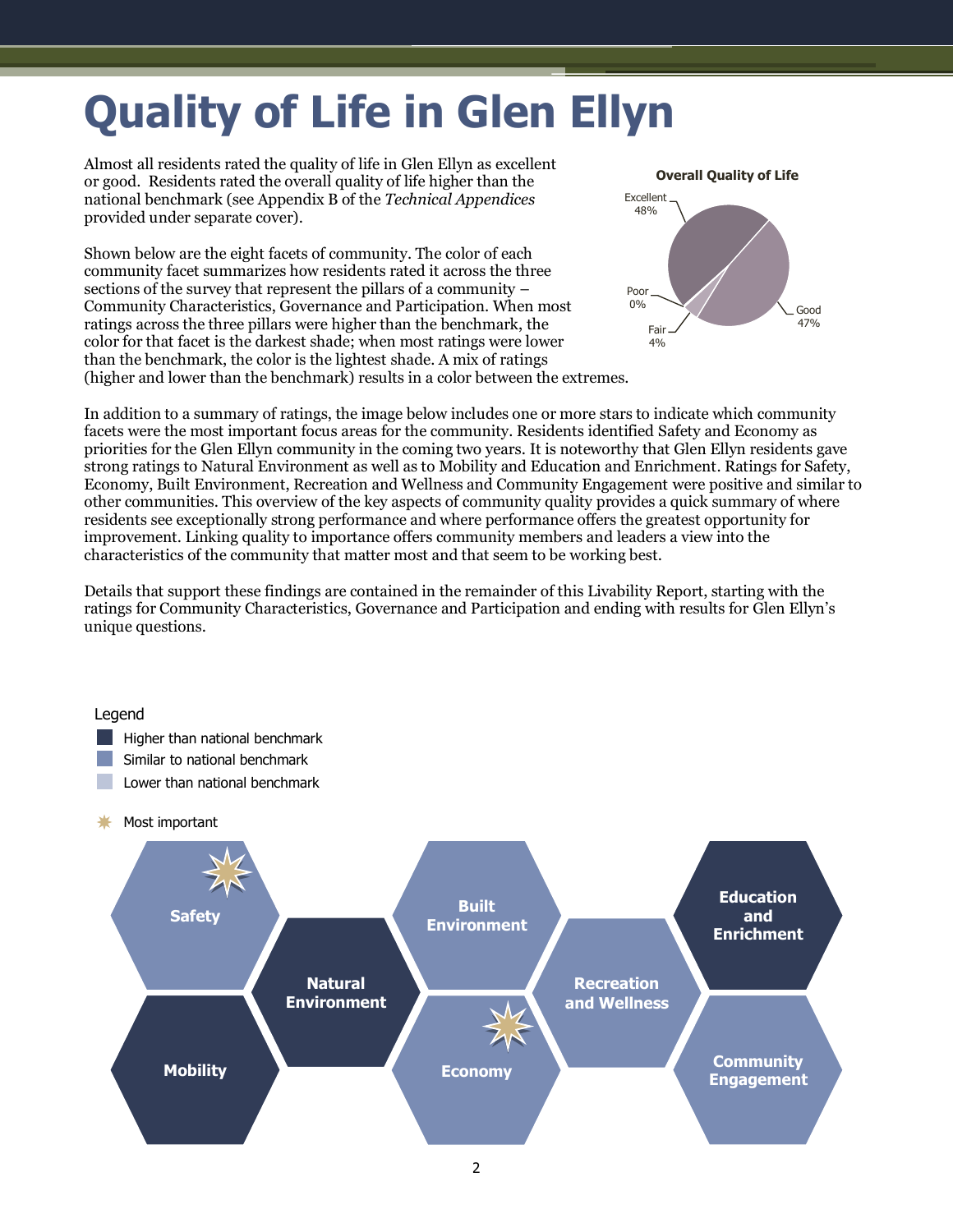## <span id="page-4-0"></span>**Community Characteristics**

### What makes a community livable, attractive and a place where people want to be?

Overall quality of community life represents the natural ambience, services and amenities that make for an attractive community. How residents rate their overall quality of life is an indicator of the overall health of a community. In the case of Glen Ellyn, 98% rated the Village as an excellent or good place to live. Respondents' ratings of Glen Ellyn as a place to live were higher than ratings in other communities across the nation.

In addition to rating the Village as a place to live, respondents rated several aspects of community quality including Glen Ellyn as a place to raise children and to retire, their neighborhood as a place to live, the overall image or reputation of Glen Ellyn and its overall appearance. Nearly all respondents gave positive ratings to Glen Ellyn's overall image, overall appearance, their neighborhoods as a place to live and Glen Ellyn as a place to raise children. These ratings were higher than the national benchmark.

Delving deeper into Community Characteristics, survey respondents rated over 30 features of the community within the eight facets of Community Livability. Ratings were either higher than or similar to the national benchmark. Highest rated community characteristics tended to be related to Safety and Natural Environment. Mobility ratings were strong and generally higher than the national benchmark, with overall ease of travel and ease of walking receiving the highest ratings within the facet and public parking receiving the lowest rating. Built Environment and Economy each included strengths; the overall build environment, public places, Glen Ellyn as a place to visit and the overall economic health received above-average ratings. The theme of affordability connected two lower-rated aspects (affordable quality housing and cost of living), though both were similar to the benchmark.



#### *Percent rating positively (e.g., excellent/good)* Comparison to national benchmark

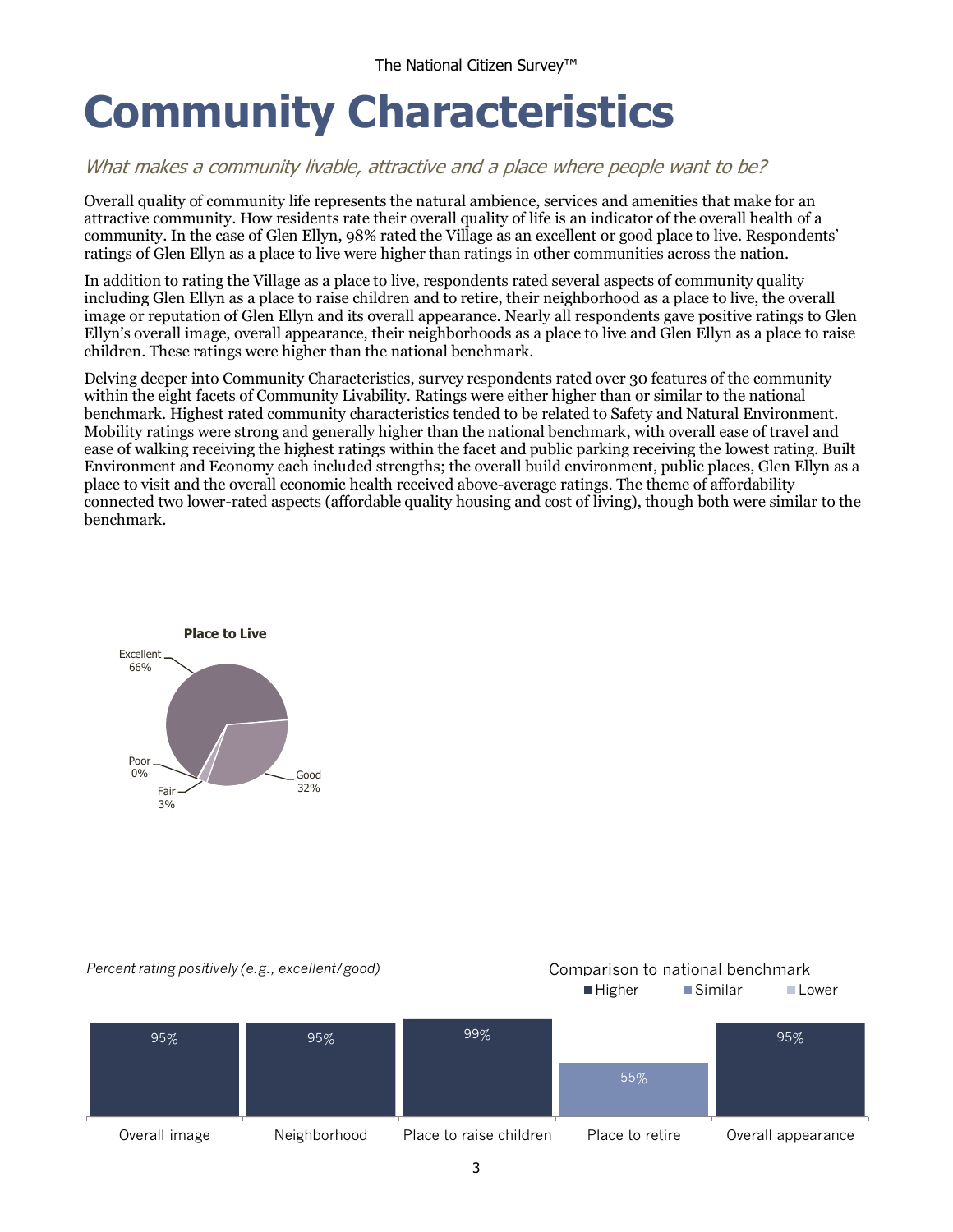### Figure 1: Aspects of Community Characteristics

| Percent rating positively                     | <b>SAFETY</b>                                     |     |     |        |     |
|-----------------------------------------------|---------------------------------------------------|-----|-----|--------|-----|
| (e.g., excellent/good,<br>very/somewhat safe) | Overall feeling of safety                         |     |     |        | 97% |
|                                               | Safe in neighborhood                              |     |     |        | 99% |
|                                               | Safe downtown/commercial area                     |     |     |        | 99% |
| Comparison to national                        | <b>MOBILITY</b>                                   |     |     |        |     |
| benchmark                                     | Overall ease of travel                            |     |     |        | 90% |
| ■ Higher                                      | Paths and walking trails                          |     |     |        | 86% |
|                                               | Ease of walking                                   |     |     |        | 89% |
| ■ Similar                                     | Travel by bicycle                                 |     |     | $76\%$ |     |
| ■ Lower                                       | Travel by public transportation                   |     |     | 61%    |     |
|                                               | Travel by car                                     |     |     | 77%    |     |
|                                               | Public parking                                    |     | 49% |        |     |
|                                               | <b>Traffic flow</b>                               |     |     | 69%    |     |
|                                               | NATURAL ENVIRONMENT                               |     |     |        |     |
|                                               | Overall natural environment                       |     |     |        | 93% |
|                                               | Cleanliness                                       |     |     |        | 96% |
|                                               | Air quality                                       |     |     |        | 93% |
|                                               | <b>BUILT ENVIRONMENT</b>                          |     |     |        |     |
|                                               | Overall built environment                         |     |     |        | 83% |
|                                               | New development in Glen Ellyn                     |     | 52% |        |     |
|                                               | Affordable quality housing                        | 36% |     |        |     |
|                                               | Housing options                                   |     |     | 64%    |     |
|                                               | Public places                                     |     |     |        | 86% |
|                                               | <b>ECONOMY</b>                                    |     |     |        |     |
|                                               | Overall economic health                           |     |     | 78%    |     |
|                                               | Vibrant downtown/commercial area                  |     | 53% |        |     |
|                                               | <b>Business and services</b>                      |     |     | 65%    |     |
|                                               | Cost of living                                    | 30% |     |        |     |
|                                               | Shopping opportunities                            |     |     | 61%    |     |
|                                               | Place to visit                                    |     |     |        | 80% |
|                                               | Place to work                                     |     |     | 72%    |     |
|                                               | <b>RECREATION AND WELLNESS</b>                    |     |     |        |     |
|                                               | Health and wellness                               |     |     |        | 87% |
|                                               | Food                                              |     |     | 74%    |     |
|                                               | EDUCATION AND ENRICHMENT                          |     |     |        |     |
|                                               | Education and enrichment opportunities            |     |     |        | 93% |
|                                               | Cultural/arts/music activities                    |     |     |        | 79% |
|                                               | COMMUNITY ENGAGEMENT                              |     |     |        |     |
|                                               | Social events and activities                      |     |     | 77%    |     |
|                                               | Neighborliness                                    |     |     |        | 79% |
|                                               | Opportunities to participate in community matters |     |     |        | 78% |
|                                               | Opportunities to volunteer                        |     |     |        | 84% |
|                                               |                                                   |     |     |        |     |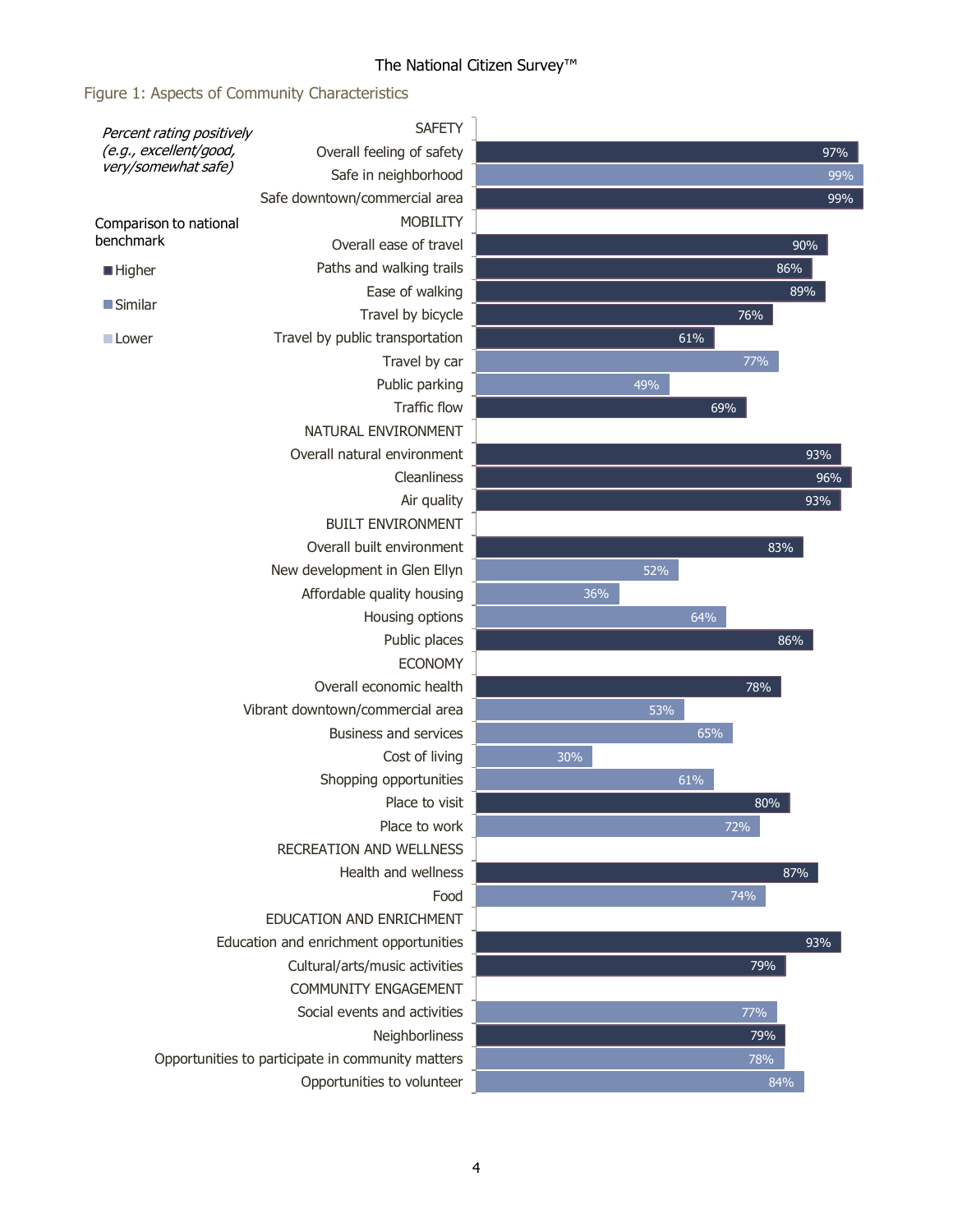## <span id="page-6-0"></span>**Governance**

### How well does the government of Glen Ellyn meet the needs and expectations of its residents?

The overall quality of the services provided by Glen Ellyn as well as the manner in which these services are provided are a key component of how residents rate their quality of life. Residents' ratings for Glen Ellyn's quality of services were higher than the national benchmark with 9 in 10 respondents rating them as excellent or good.

Survey respondents also rated various aspects of Glen Ellyn's leadership and governance. About two-thirds of residents gave high ratings to Glen Ellyn's overall direction, welcoming citizen involvement, confidence in Village government, acting in the best interest of Glen Ellyn, being honest and treating all residents fairly. Even more (88%) rated the customer service of Glen Ellyn employees as excellent or good. All of these ratings were similar t0 those seen in communities across the nation.

Respondents evaluated over 30 individual services and amenities available in Glen Ellyn. All listed services and amenities were rated positively by at least half of respondents and were similar to or higher than the national benchmark comparisons. Though still similar to the benchmark, just about half of residents gave positive ratings to economic development. Residents were most pleased with various Safety services (police, fire and ambulance/EMT), Natural Environment (garbage collection, recycling and drinking water), Recreation and Wellness (Village parks) and Education and Enrichment (public libraries) with each of the noted items receiving an excellent or good ratings of 90% or higher.





5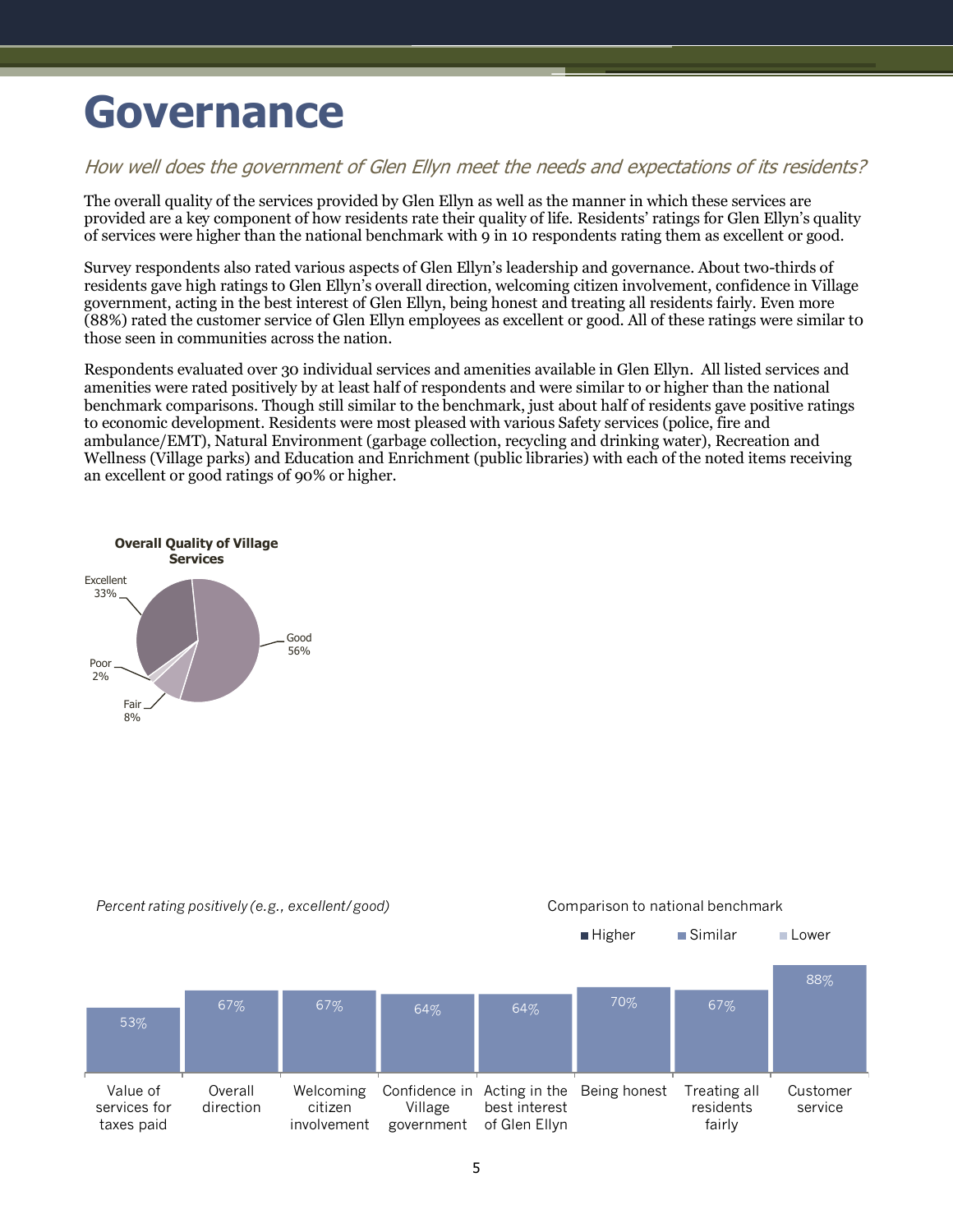#### Figure 2: Aspects of Governance

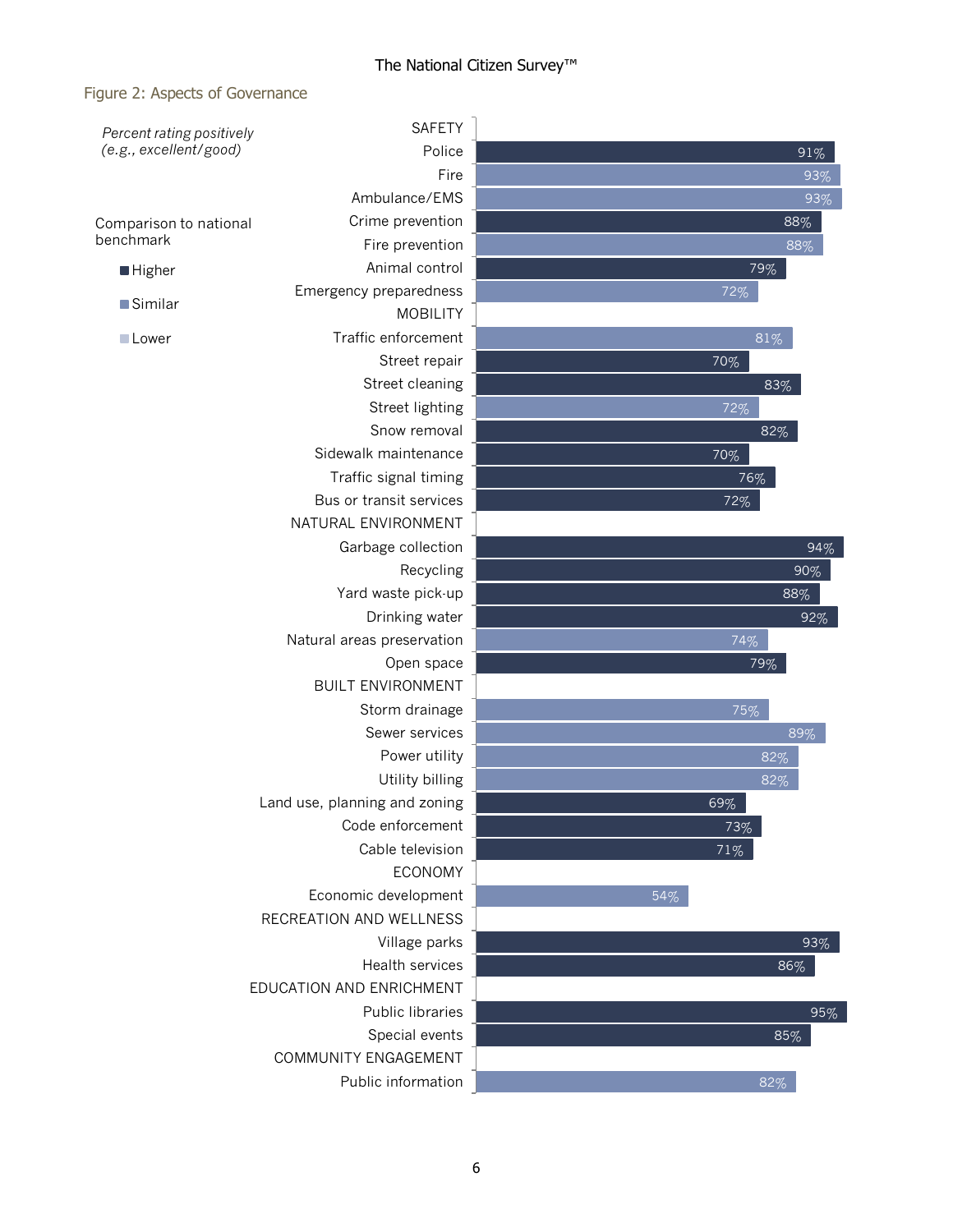## <span id="page-8-0"></span>**Participation**

### Are the residents of Glen Ellyn connected to the community and each other?

An engaged community harnesses its most valuable resource, its residents. The connections and trust among residents, government, businesses and other organizations help to create a sense of community, a shared sense of membership, belonging and history. A majority of respondents rated the sense of community in Glen Ellyn as excellent or good, a rating higher than benchmark comparisons. Nearly all residents recommended living in Glen Ellyn and 85% reported they were somewhat or very likely to remain in the village. Recommending the community was higher than the national benchmark while likelihood of remaining in the community was similar.

The survey included over 25 activities and behaviors for which respondents indicated how often they participated in or performed each, if at all. Rates of Participation tended to be similar to rates reported in other communities across the country. A strong majority of residents indicated they had not reported a crime or been the victim of a crime. Neighborliness in Glen Ellyn was strong with nearly all residents reporting they had talked to or visited with neighbors and slightly fewer reporting they had done a favor for a neighbor. Residents were also involved in community events, with about 7 in 10 reporting they had attended a Village sponsored event, yielding a comparison above the national benchmark. One-quarter of residents reported working in Glen Ellyn (lower than the national comparison) and9 in 10 residents reported having purchased goods or services in Glen Ellyn.



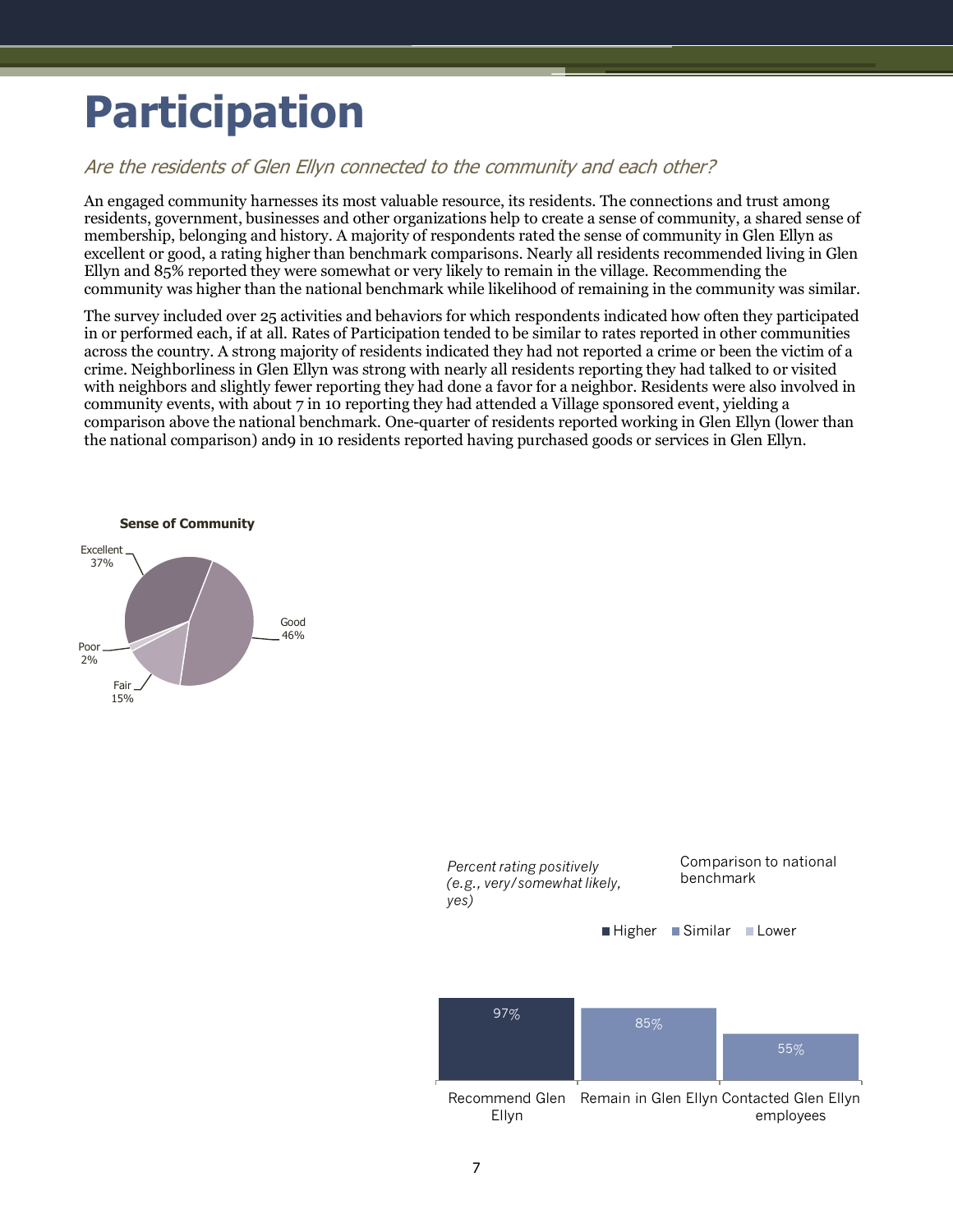### Figure 3: Aspects of Participation

| Percent rating positively              |                                                        | <b>SAFETY</b>                 |     |     |        |     |     |
|----------------------------------------|--------------------------------------------------------|-------------------------------|-----|-----|--------|-----|-----|
| (e.g., yes, more than<br>once a month, | Stocked supplies for an emergency                      |                               | 17% |     |        |     |     |
| always/sometimes)                      |                                                        | Did NOT report a crime        |     |     |        | 89% |     |
| Comparison to national                 |                                                        | Was NOT the victim of a crime |     |     |        | 93% |     |
| benchmark                              |                                                        | <b>MOBILITY</b>               |     |     |        |     |     |
| ■ Higher                               | Used public transportation instead of driving          |                               |     |     | 57%    |     |     |
| ■Similar                               | Carpooled instead of driving alone                     |                               |     | 46% |        |     |     |
|                                        | Walked or biked instead of driving                     |                               |     |     | 79%    |     |     |
| Lower                                  |                                                        | NATURAL ENVIRONMENT           |     |     |        |     |     |
|                                        |                                                        | Conserved water               |     |     | 77%    |     |     |
|                                        | Made home more energy efficient                        |                               |     |     | 78%    |     |     |
|                                        |                                                        | Recycled at home              |     |     |        | 92% |     |
|                                        |                                                        | <b>BUILT ENVIRONMENT</b>      |     |     |        |     |     |
|                                        | Did NOT observe a code violation                       |                               |     |     | 71%    |     |     |
|                                        | NOT under housing cost stress                          |                               |     |     | 68%    |     |     |
|                                        |                                                        | <b>ECONOMY</b>                |     |     |        |     |     |
|                                        | Purchased goods or services in Glen Ellyn              |                               |     |     |        | 93% |     |
|                                        | Economy will have positive impact on income            |                               |     | 34% |        |     |     |
|                                        |                                                        | Work in Glen Ellyn            | 24% |     |        |     |     |
|                                        |                                                        | RECREATION AND WELLNESS       |     |     |        |     |     |
|                                        | Ate 5 portions of fruits and vegetables                |                               |     |     |        | 85% |     |
|                                        | Participated in moderate or vigorous physical activity |                               |     |     |        | 92% |     |
|                                        | In very good to excellent health                       |                               |     |     | 74%    |     |     |
|                                        | EDUCATION AND ENRICHMENT                               |                               |     |     |        |     |     |
|                                        | Used Glen Ellyn public libraries                       |                               |     |     | 78%    |     |     |
|                                        | Attended a Village-sponsored event                     |                               |     |     | $70\%$ |     |     |
|                                        |                                                        | COMMUNITY ENGAGEMENT          |     |     |        |     |     |
|                                        | Campaigned for an issue, cause or candidate            |                               | 28% |     |        |     |     |
|                                        | Contacted Glen Ellyn elected officials                 |                               | 16% |     |        |     |     |
|                                        |                                                        | Volunteered                   |     | 41% |        |     |     |
|                                        | Talked to or visited with neighbors                    |                               |     |     |        |     | 98% |
|                                        |                                                        | Done a favor for a neighbor   |     |     |        | 85% |     |
|                                        | Attended a local public meeting                        |                               | 28% |     |        |     |     |
|                                        | Watched a local public meeting                         |                               | 20% |     |        |     |     |
|                                        |                                                        | Read or watched local news    |     |     |        | 87% |     |
|                                        |                                                        | Voted in local elections      |     |     |        | 85% |     |
|                                        |                                                        |                               |     |     |        |     |     |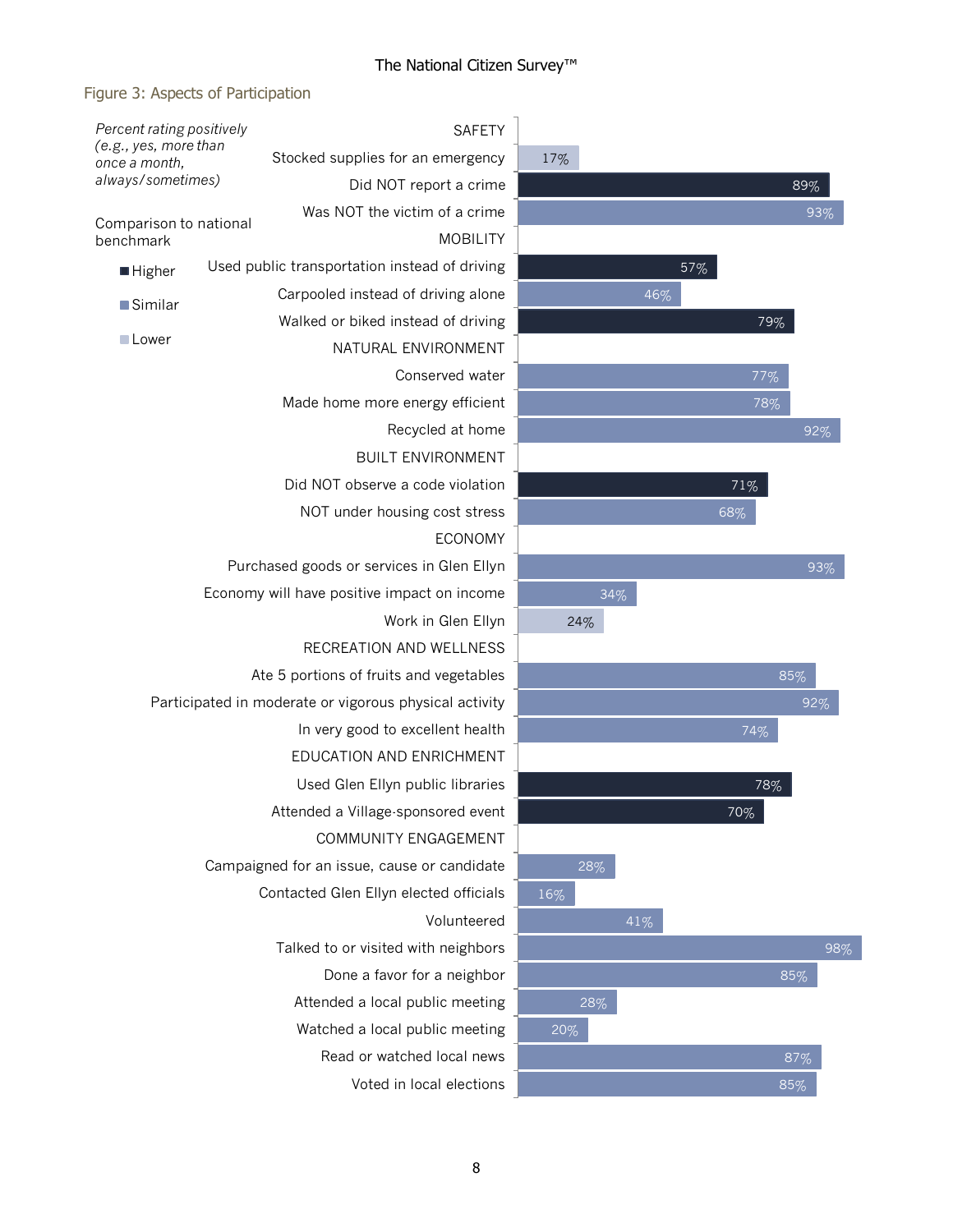## <span id="page-10-0"></span>**Special Topics**

The Village of Glen Ellyn included four questions of special interest on The NCS. The first special topic question asked survey respondents to indicate their level of support or opposition for various projects/initiatives for the Village to pursue. Generally, residents supported each listed project/initiative, with downtown streetscape improvements and development of bicycle infrastructure at the top of the list. A vehicle overpass/underpass in downtown to alleviate train traffic received the lowest overall support rating (73% strongly or somewhat support) but the highest level of strong support (44% strongly support vs. 31% to 37% for each other option).

#### Figure 4: Level of Support for Potential Projects/Initiatives Please rate to what extent you would support or oppose each of the following potential projects/initiatives:

| Downtown streetscape improvements (e.g.<br>parkway trees, enhanced pedestrian safety,<br>beautification, improved sidewalks) | 37%<br>46% |     | 12% | 5%        |
|------------------------------------------------------------------------------------------------------------------------------|------------|-----|-----|-----------|
| Development of bicycle infrastructure (e.g.<br>bike routes, lanes, racks, overall plan)                                      | 31%        | 49% |     | 6%<br>14% |
| Downtown parking structure                                                                                                   | 37%        | 38% | 14% | 10%       |
| Downtown train station (new or improve<br>upon)                                                                              | 31%        | 44% | 16% | 10%       |
| Vehicle overpass or underpass in downtown<br>to alleviate train traffic                                                      | 44%        | 29% | 16% | 11%       |

 $\Box$  Strongly support  $\Box$  Somewhat support  $\Box$  Somewhat oppose  $\Box$  Strongly oppose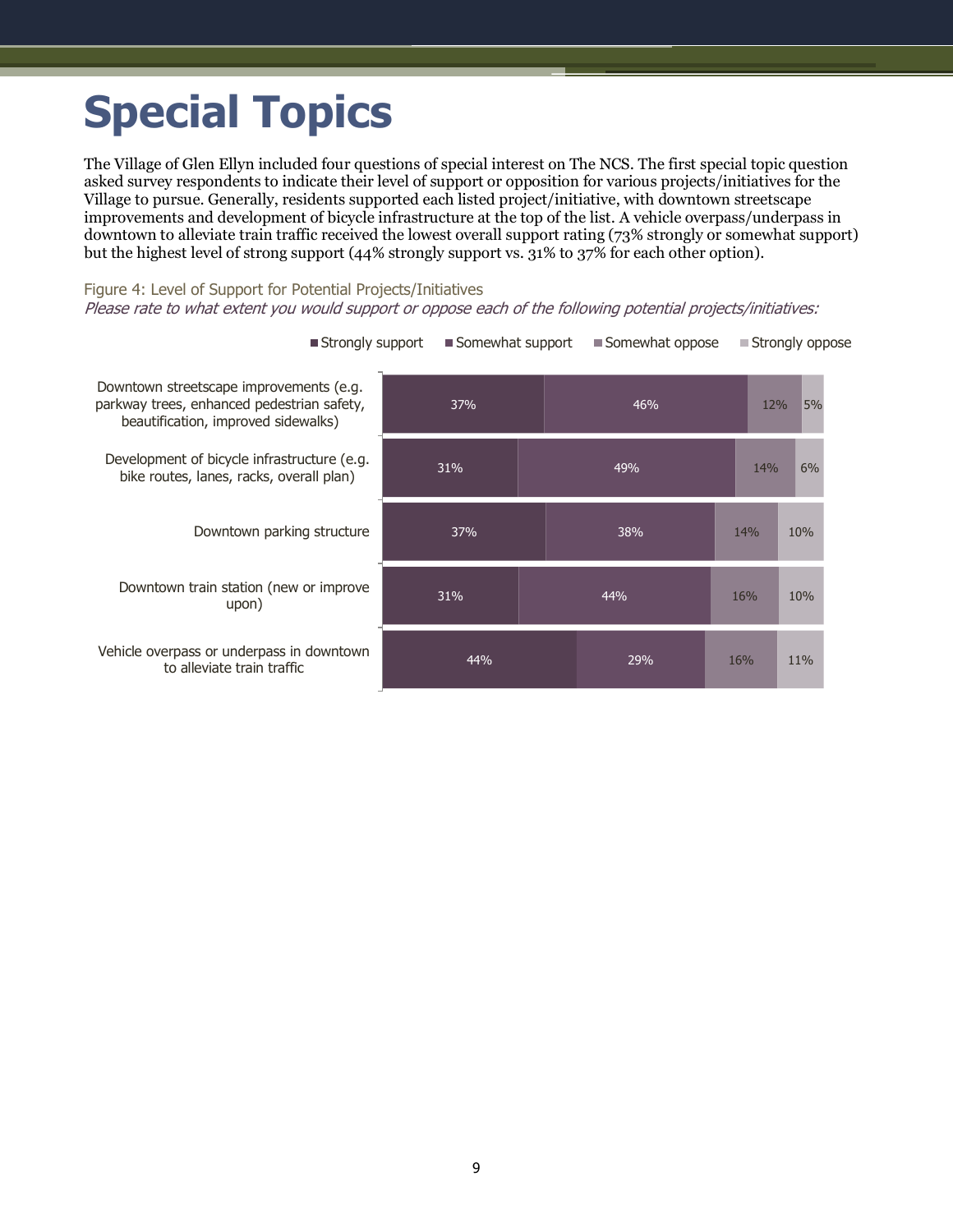Another unique question for the Glen Ellyn survey asked about the importance of a variety of community features to the enhancement of quality of life in the Village. A majority of residents felt each of the listed items were at least somewhat important to enhance the quality of life in the village. Increased opportunities for outdoor restaurant dining and cultural and public art opportunities were rated as essential or very important by about half of respondents. Residents felt that a downtown special event plaza was of least importance to quality of life enhancement.

Figure 5: Importance of Aspects to Overall Quality of Life Please rate how important, if at all, each of the following are to enhance the overall quality of life in the Village:

| Essential<br>Very important                                                                                                                                                       |            |     |     | Somewhat important | Not at all important |     |     |  |     |  |
|-----------------------------------------------------------------------------------------------------------------------------------------------------------------------------------|------------|-----|-----|--------------------|----------------------|-----|-----|--|-----|--|
| Increased opportunities for outdoor restaurant dining                                                                                                                             | 22%        |     | 28% |                    | 38%                  |     | 12% |  |     |  |
| Cultural & public art opportunities                                                                                                                                               | 17%<br>31% |     |     |                    |                      | 43% |     |  |     |  |
| Continued purchase of green energy through the electric<br>aggregation program with an increased cost of<br>approximately 2.75% annually to the average household<br>energy bills | 21%        | 22% |     |                    | 32%                  |     | 25% |  |     |  |
| Improvements to Village-owned parks (e.g. Panfish Park,<br>Lambert Lake, Manor Woods)                                                                                             | 11%        | 27% |     |                    | 50%                  |     |     |  |     |  |
| Increased number of special events/festivals in the Village                                                                                                                       | 11%        | 26% |     |                    | 42%                  |     | 20% |  |     |  |
| Addition of downtown special event plaza                                                                                                                                          | 11%        |     | 21% |                    |                      |     | 39% |  | 29% |  |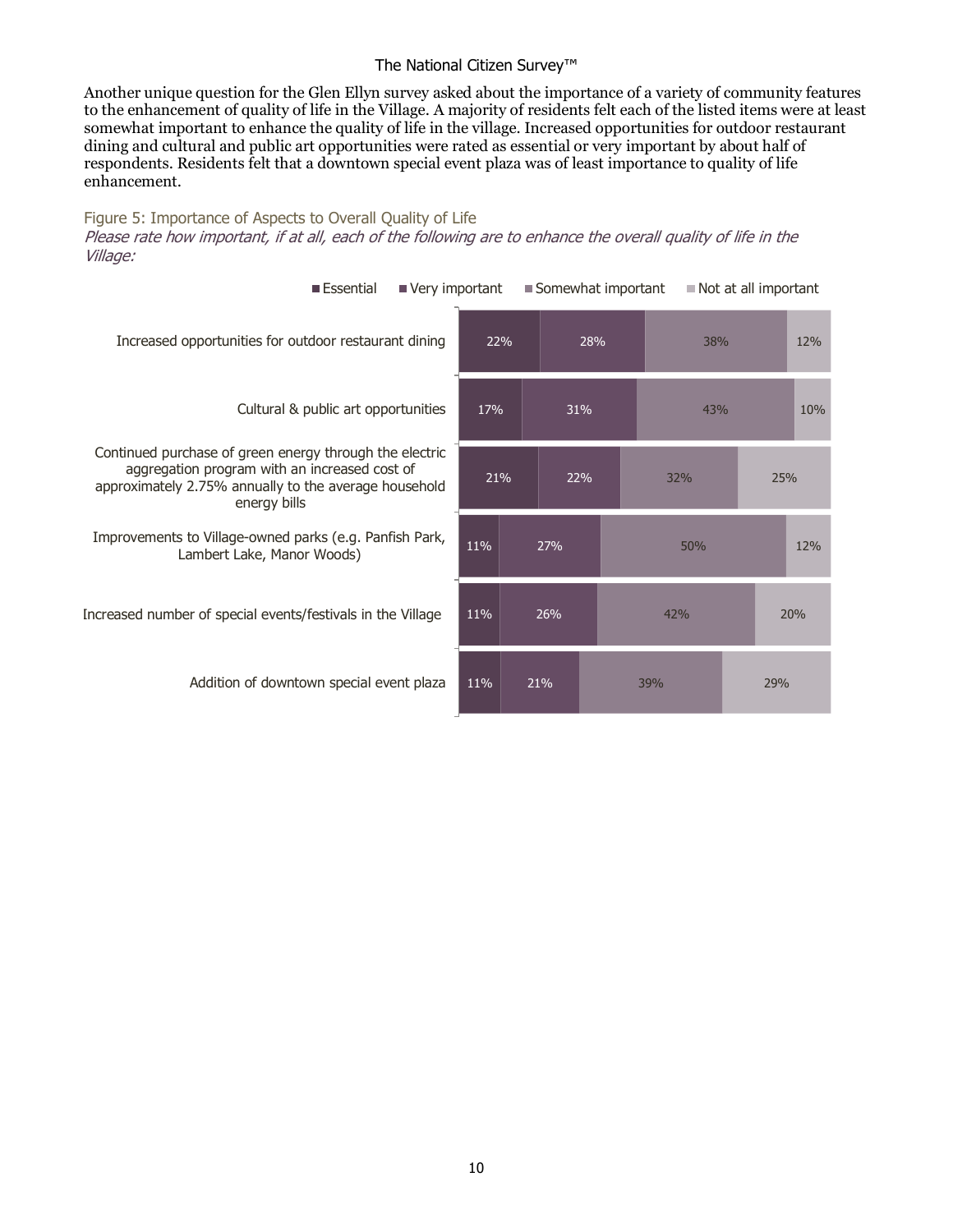Glen Ellyn sought to gauge residents' perspectives on a preferred method to make up revenue if the Village were to discontinue its vehicle sticker program. Residents strongly preferred keeping the vehicle sticker program as is, with half indicating they strongly supported this option and an additional one-fifth indicating they somewhat supported this option. If the Village were to opt to eliminate the program, respondents preferred increases for motor fuel tax or food and beverage tax over increases for home rule sales tax or property tax.

#### Figure 6: Support for Alternative Revenue to Vehicle Sticker Program

If the Village opted to eliminate the vehicle sticker program, please indicate to what extent you would support or oppose an increase in the following to make up that revenue shortfall:



Strongly support Somewhat support Somewhat oppose Strongly oppose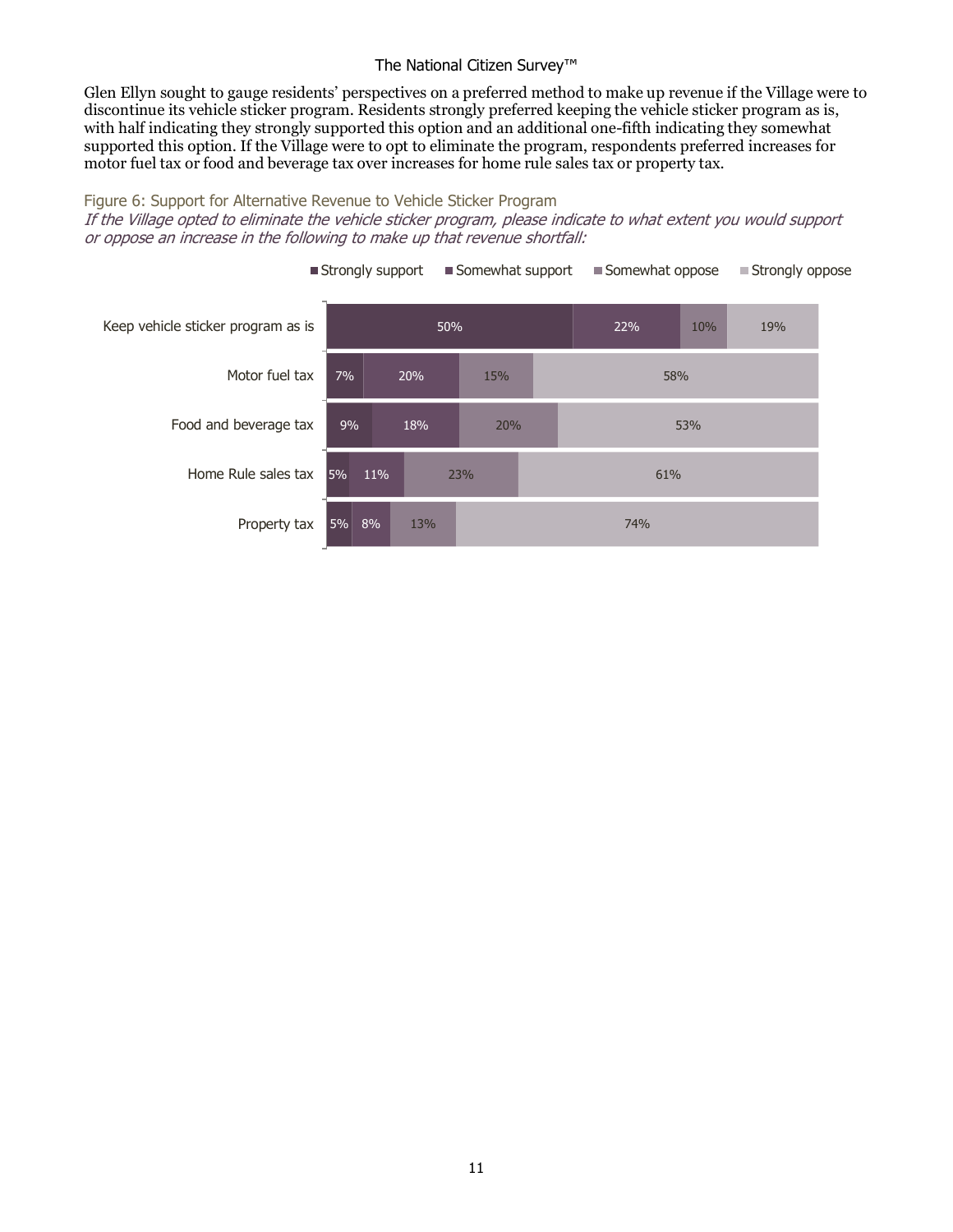The Village included a final unique question on its survey to understand where residents get information about Village government and its activities, events and services. At the top of the list was the Village quarterly newsletter, with 9 in10 residents considering this as a major or minor source of information, followed closely by the Village website. At the bottom of the list, with about one-third of residents indicting it as a source, was the local government cable channel.

#### Figure 7: Sources of Information

Please indicate how much of a source, if at all, you consider each of the following to be for obtaining information about the Village government and its activities, events and services:

| Major source                                                                                      | ■ Minor source |     |     | $\blacksquare$ Not a source |     |     |     |     |     |    |
|---------------------------------------------------------------------------------------------------|----------------|-----|-----|-----------------------------|-----|-----|-----|-----|-----|----|
| Village quarterly newsletter                                                                      | 62%            |     |     |                             | 30% |     |     |     |     | 8% |
| Village website (www.glenellyn.org)                                                               | 61%            |     |     |                             |     |     | 28% |     | 11% |    |
| Word-of-mouth                                                                                     | 38%            |     |     |                             | 44% |     |     | 18% |     |    |
| Weekly Village e-newsletter                                                                       | 39%            |     |     | 33%                         |     | 28% |     |     |     |    |
| Local media outlets (newspapers, radio, local<br>television stations)                             | 27%            |     | 42% |                             | 31% |     |     |     |     |    |
| Downtown electronic message board                                                                 |                | 20% |     | 44%                         |     | 36% |     |     |     |    |
| Village communications via social media (i.e.<br>Facebook, Twitter, Instagram, LinkedIn, YouTube) | 23%            |     | 32% |                             | 45% |     |     |     |     |    |
| Village Board meetings and other public meetings                                                  | 13%            | 35% |     |                             |     | 51% |     |     |     |    |
| Talking with Village officials                                                                    | 13%<br>29%     |     |     |                             | 58% |     |     |     |     |    |
| The local government cable channel (GETV<br>Channel 17)                                           | 12%<br>23%     |     |     |                             | 65% |     |     |     |     |    |